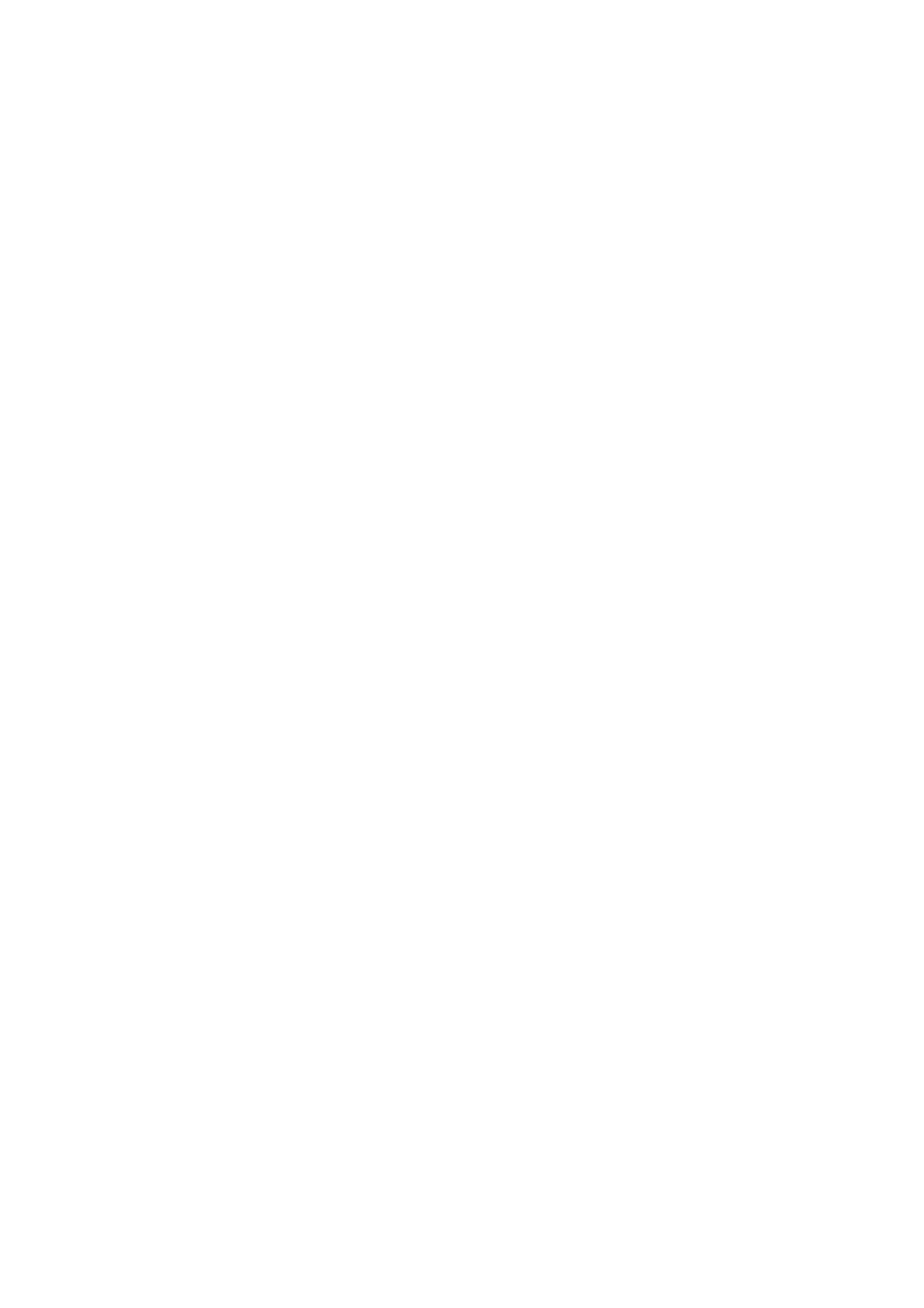

Australian Capital Territory

# **Food Amendment Regulations 2003 (No 1)**

**Subordinate Law SL2003-19** 

made under the

*Food Act 2001* 

# **1 Name of regulations**

These regulations are the *Food Amendment Regulations 2003 (No 1).*

# **2 Commencement**

These regulations commence on the day after their notification day.

*Note* The naming and commencement provisions automatically commence on the notification day (see Legislation Act, s 75 (1)).

# **3 Regulations amended**

These regulations amend the *Food Regulations 2002*.

Authorised by the ACT Parliamentary Counsel—also accessible at www.legislation.act.gov.au